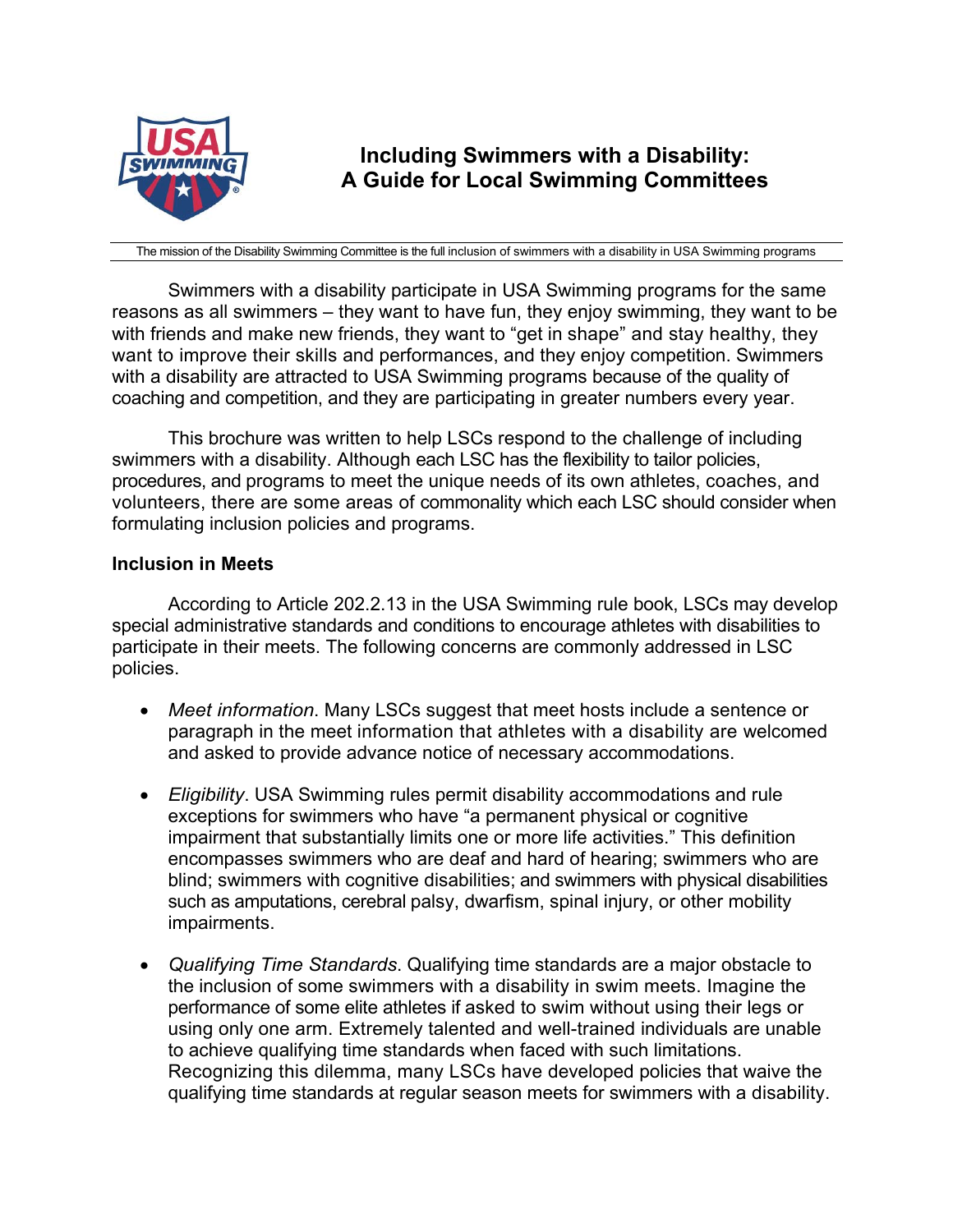Other LSCs have so many open meets that they see no need to develop special policies for anything other than their championship meets. For championship meets, it is common practice for a LSC to grant the meet director and/or meet referee the authority to include a swimmer with a disability who has not achieved the qualifying time.

- *Classification*. Ignore references to classification. Classification is a method of grouping swimmers for competition according to ability/disability characteristics at disability-specific competitions such as the Paralympic Games. USA Swimming does not recognize such classification systems, preferring that swimmers with a disability be seeded into existing "regular" events just like any other swimmer.
- *Seeding*. If a coach/swimmer requests special seeding, and the referee approves this accommodation, they should collaborate to determine appropriate methods of inclusion that are fair to the swimmer with a disability and to other swimmers, with little or no impact on the meet timeline. A referee's decision shall affect only the current meet and shall not set precedent for modifications at other competitions. Special seeding may include swimming out-of-event (e.g., completing a 100 while other swimmers in the event complete a 200); swimming out-of-age group (e.g., a 13-year-old swimmer competing in an 11- 12 event); and special lane assignments (e.g., placing a deaf swimmer in a position to see the starter's movements and strobe light). Keep in mind, however, that most athletes prefer to train and compete with their same-aged peers. The times for any athlete with a disability in special seeding circumstances should be incorporated into the actual event for the proper age group and distance. If such an event is not offered in the meet, the swim should be treated as a time trial or special event.
- *Awards*. Determine whether you wish to offer special awards for athletes with a disability. Remember that recognition is more valued when it is earned and that awards such as ribbons and medals are usually valued more by younger and novice swimmers.
- *Facility accommodations*. The LSC should encourage meet hosts to make common-sense adjustments to their venues to accommodate the needs of athletes with a disability, such as a visual starting cue for swimmers who are deaf or hard of hearing, non-slip step stools to help dwarf swimmers reach shower controls and other appliances, mats at the starting end to facilitate transfers for wheelchair users, and nearby parking for persons with mobility limitations. Pending referee approval, swimmers with a disability may have personal assistants on deck to provide disability-specific help such as interpreting for swimmers who are deaf or hard of hearing, "tapping" for swimmers who are blind, helping with transfers for wheelchair users, and serving as a buddy for swimmers with cognitive disabilities. Personal assistants: (a) are not required to be members of USA Swimming; (b) do not have the benefit of USA Swimming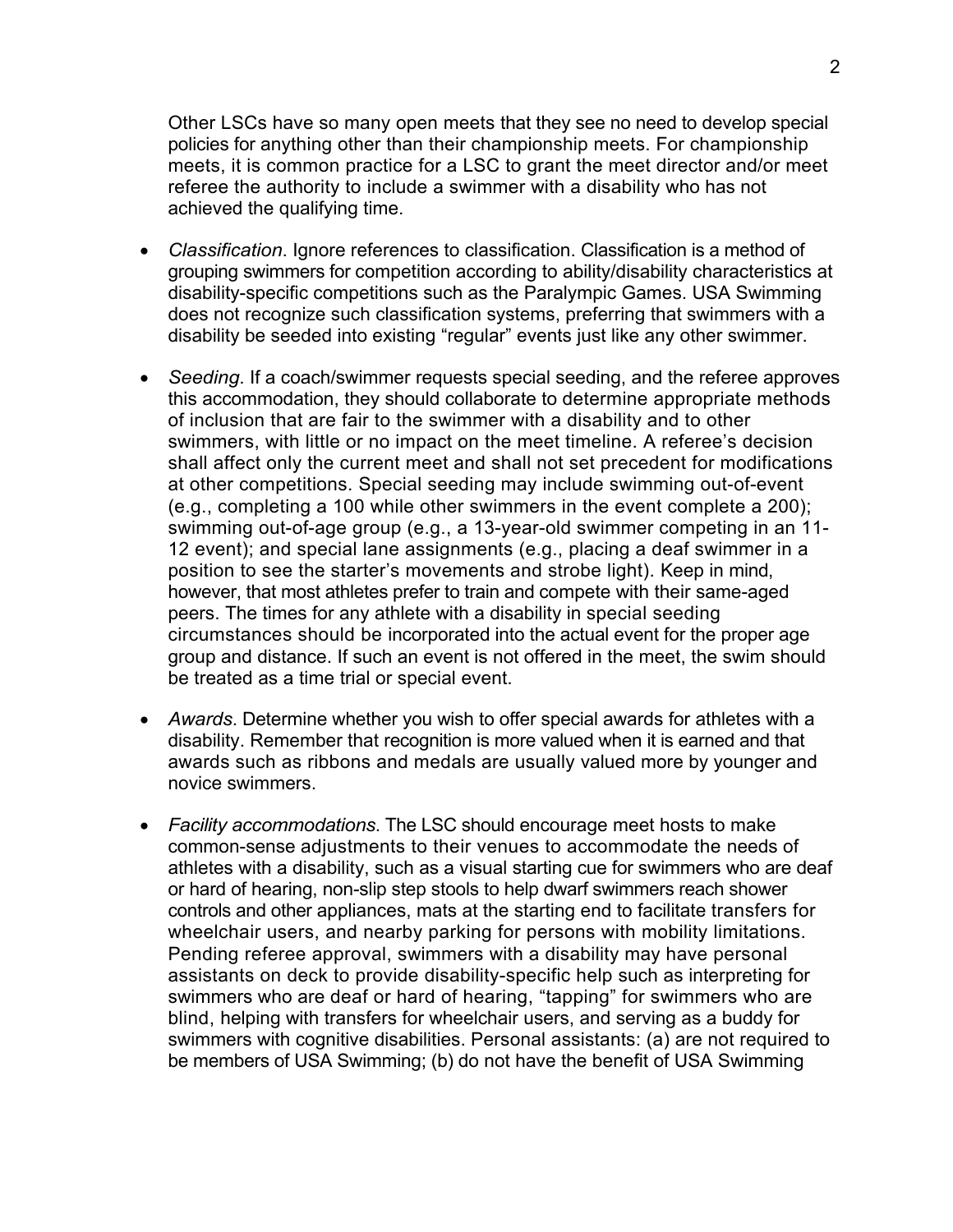general liability or excess accident insurance unless they are members of USA Swimming; (c) may not coach unless registered as coach members; and (d) must not interfere with meet operations.

Each LSC should develop a meet inclusion policy that accommodates swimmers with a disability and which is appropriate given the nature of meets conducted within the LSC. Once that policy is in place, it is important that meet directors and referees be educated in the intent and implementation of the policy. In addition, the policy should be communicated regularly to coaches, swimmers, and parents via meet information packets, newsletters, and swim guides. Here is a sample LSC policy on the inclusion of swimmers with a disability.

#### **Inclusion of swimmers with a disability in Virginia Swimming, Inc. sanctioned meets**

- A. In all regular season meets and District/Regional Championships, disabled swimmers need not have achieved the qualifying time standards. The Meet Referee/Meet Director, working with the coach of the disabled swimmer to insure that no undue focus is placed on the swimmer during the meet, shall have the authority to accommodate the swimmer without substantial negative impact on the meet timeline. Examples of such accommodation include:
	- 1) Allow the disabled swimmer to compete at a shorter distance, e.g., a 50 yard distance within a 100 yard event.
	- 2) Seed the disabled swimmer by time rather than age, e.g., a 13-year old disabled swimmer could be seeded in the 11-12 age group of the same event.
- B. In all LSC Championship meets, disabled swimmers may enter provided the swimmer has achieved a time better than 87% of the listed qualifying time for the U.S. Paralympic National Swimming Championships. The entry may involve permission of the Meet Director and Senior or Age Group Chairman.
- C. The Meet Referee may make accommodations as described above (or others, as recommended by the Disability Swimming Committee based upon specific disability). Final seeding decisions rest with the Meet Referee.
- D. Places and awards for disabled swimmers can only be earned in the swimmer's actual event and/or age group. At the discretion of the meet host, special awards may be given to disabled swimmers.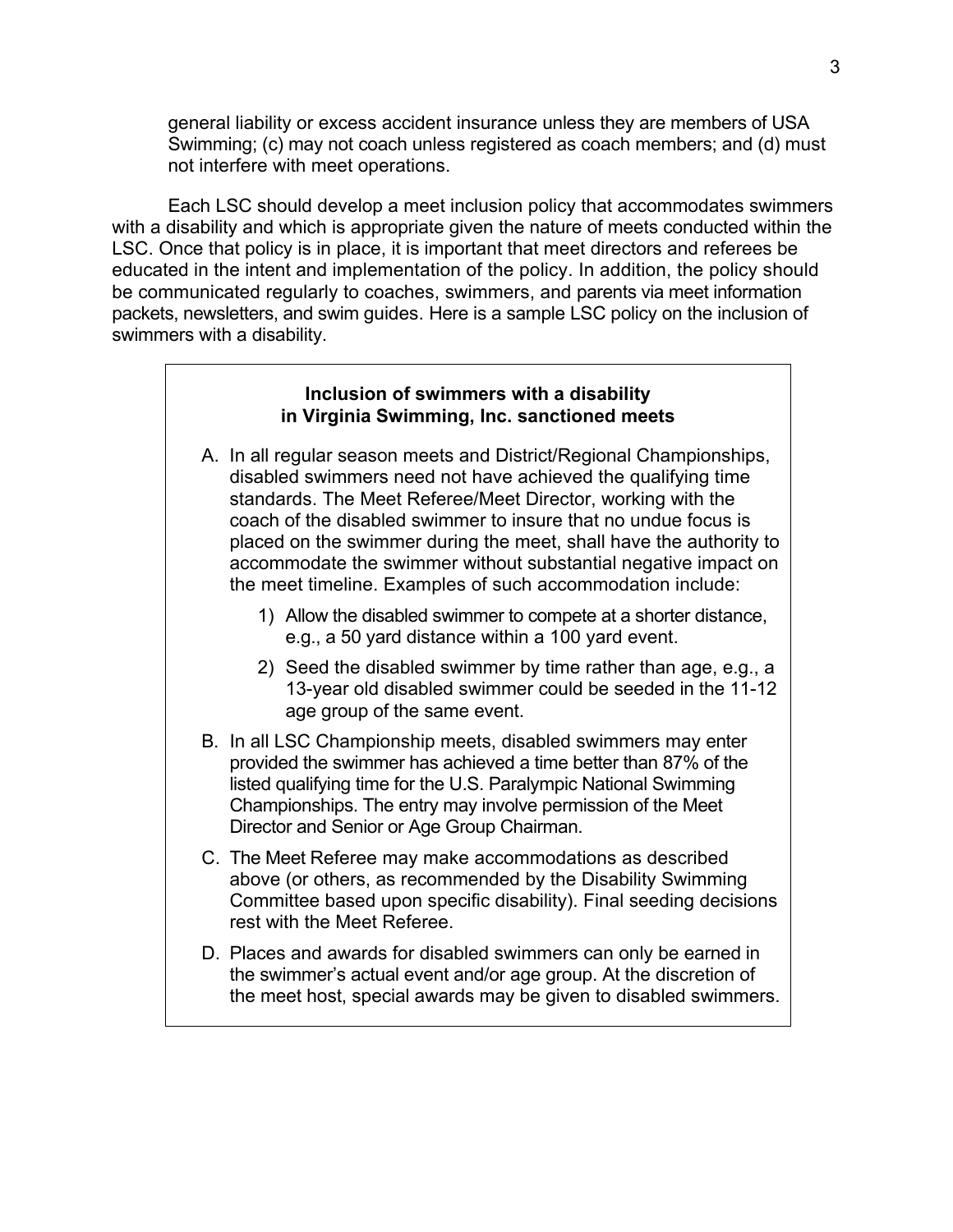### **Athlete Programs and Services**

Support swimmers with a disability by insuring that they are eligible to participate in every program conducted by the LSC and by informing them of opportunities for national-level competition and recognition. Here are some examples of effective inclusion.

- *Camps*. Plan for the inclusion of athletes with a disability in LSC camps and other athlete development activities.
- *Recognition*. Recognize the accomplishments of swimmers with a disability through LSC award ceremonies, newsletters, web sites, special awards, and swim guide recognition pages.
- *Speaker*. Invite a swimmer with a disability to speak at programs, camps, and workshops. Members of the USA teams who compete at the Paralympic Games and Deaflympics have fascinating stories to tell and can provide perspective and motivation to athletes, parents, coaches, and officials.



• *Travel funds*. Consider appropriating LSC travel funds to swimmers with a disability to compete in their championship meets.

#### **Education**

Include information about disability swimming in LSC workshops, swim guides, newsletters, brochures, and policies.

- *Swimmers and parents*. Welcome swimmers with a disability to participate in meets and other LSC athlete development programs. Provide copies of meet inclusion policies to swimmers and parents upon request.
- *Clubs*. Encourage clubs to accept swimmers with a disability and to contact the LSC disability swimming chair or USA Swimming headquarters for any resource materials or information they might need.
- *Coaches*. Educate coaches about LSC policies related to inclusion.
- *Officials*. Discuss meet inclusion policies at clinics so that officials are prepared to implement those policies fairly at LSC meets. Consider using LSC travel funds to support participation by officials at disability-specific swimming meets, with a goal of subsequently educating other LSC officials about disability swimming.
- *Meet directors*. Provide copies of meet inclusion policies to meet directors and suggest that a summary of the policy be printed in meet information packets.